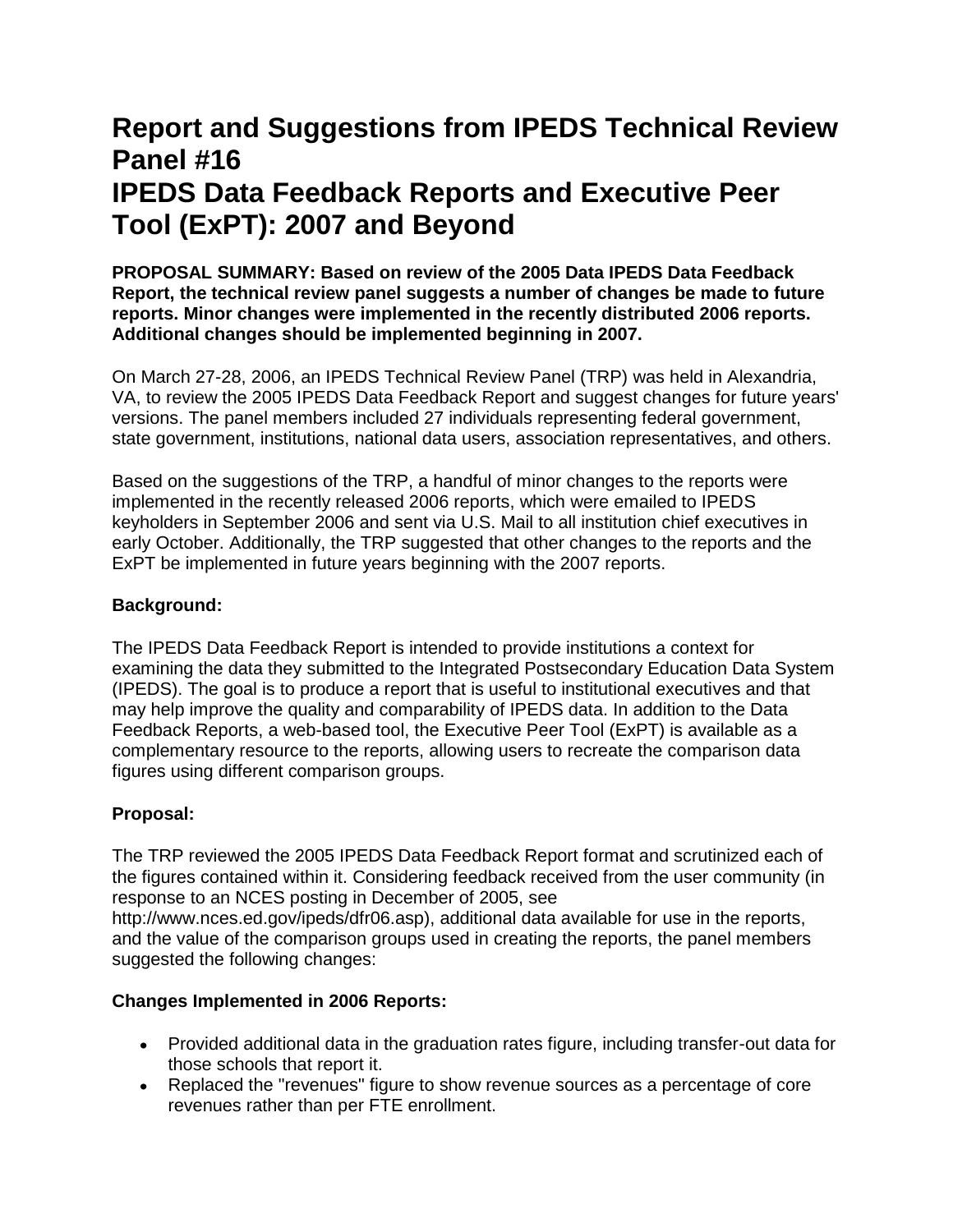- Refined the categories used in the staff figure by collapsing the "faculty" categories (i.e. instruction, research, public service, and/or any combination thereof) and adding a category for all support staff (e.g. clerical, technical, service & maintenance, etc).
- Provided additional footnotes, methodological notes, and/or more specific titles to some figures as needed (e.g. clarify the exclusive use of GASB vs. FASB institutions in the finance figures).
- Created reports for all institutions, including graduate-only institutions.

## **Suggestions for Additional Changes to 2007 and Future Reports:**

- Refine the Executive Peer Tool (ExPT) to allow users to replicate a full version of a  $\bullet$ Data Feedback Report (including all figures and notes) in .pdf or similar format, if possible. Also, allow for importing of UnitID (.uid) files saved from the ExPT or Peer Analysis System.
- Develop new figures for inclusion in the ExPT. Potentially, these new figures could be added to the hard copy report (space permitting), and/or could be rotated into the annual report in future years. Suggested figures would include:
	- o A simple figure showing endowment per FTE
	- o Additional enrollment figures, providing new detail by level of enrollment (undergraduate, graduate, and first professional). Also include transfer-in data, when available in 2008
	- o An admissions figure showing admit and yield rates, SAT/ACT data, and a selectivity index
	- $\circ$  An additional finance figure showing personnel services by function (salaries, benefits) as a percentage of total operating expenses
	- $\circ$  Core revenues and expenses figures by both per FTE enrollment and by percentage distribution by source (Currently in the ExPT, core revenues are shown by percentage distribution and expenses are shown per FTE; under this proposal, figures of both core revenues and core expenses would be available per FTE enrollment and by percentage distribution.)
- Refine default comparison groups using the new Carnegie Classification codes.
- Promote wider distribution of the reports by working with the Association for Institutional Research (AIR) to inform their membership of the utility of the reports and to suggest distribution plans within the institution.

The resulting feedback report, as proposed by the panel, would include a minimum of 12 figures, greater detail in the figures relative to those contained in previous reports, a listing of comparison institutions, and detailed methodological notes.

### **What are the reporting implications of this proposal?**

There will be no changes to the data reported from the institutions as a result of this proposal.

### **Comments**

NCES is concerned about improving the utility and value of the Data Feedback Reports. We encourage interested parties to send any comments or concerns about this proposal